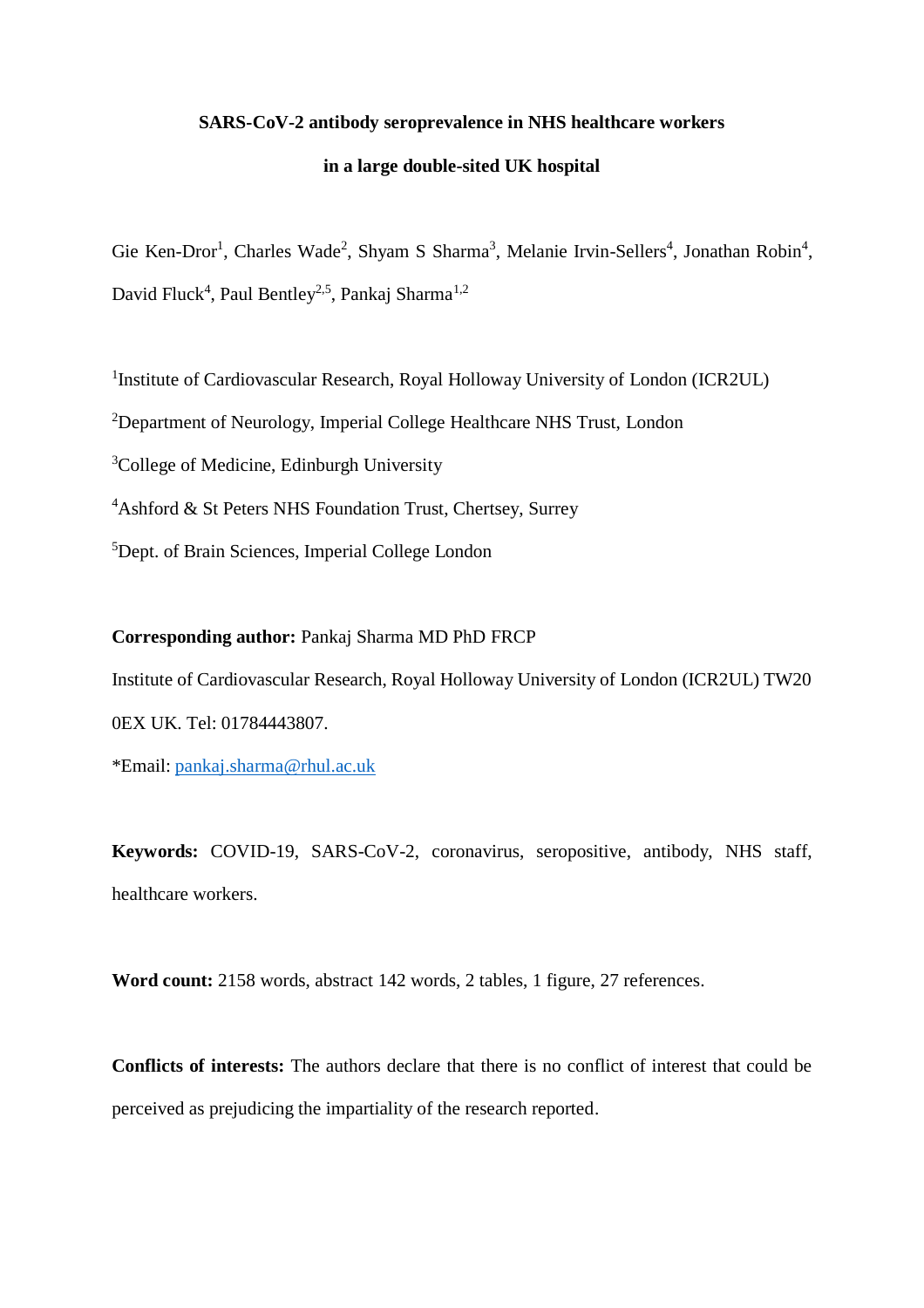**Consent for publication:** Not applicable.

**Availability of data and materials:** No data are available.

**Funding:** This research did not receive any specific grant from any funding agency in the public, commercial or not-for-profit sector.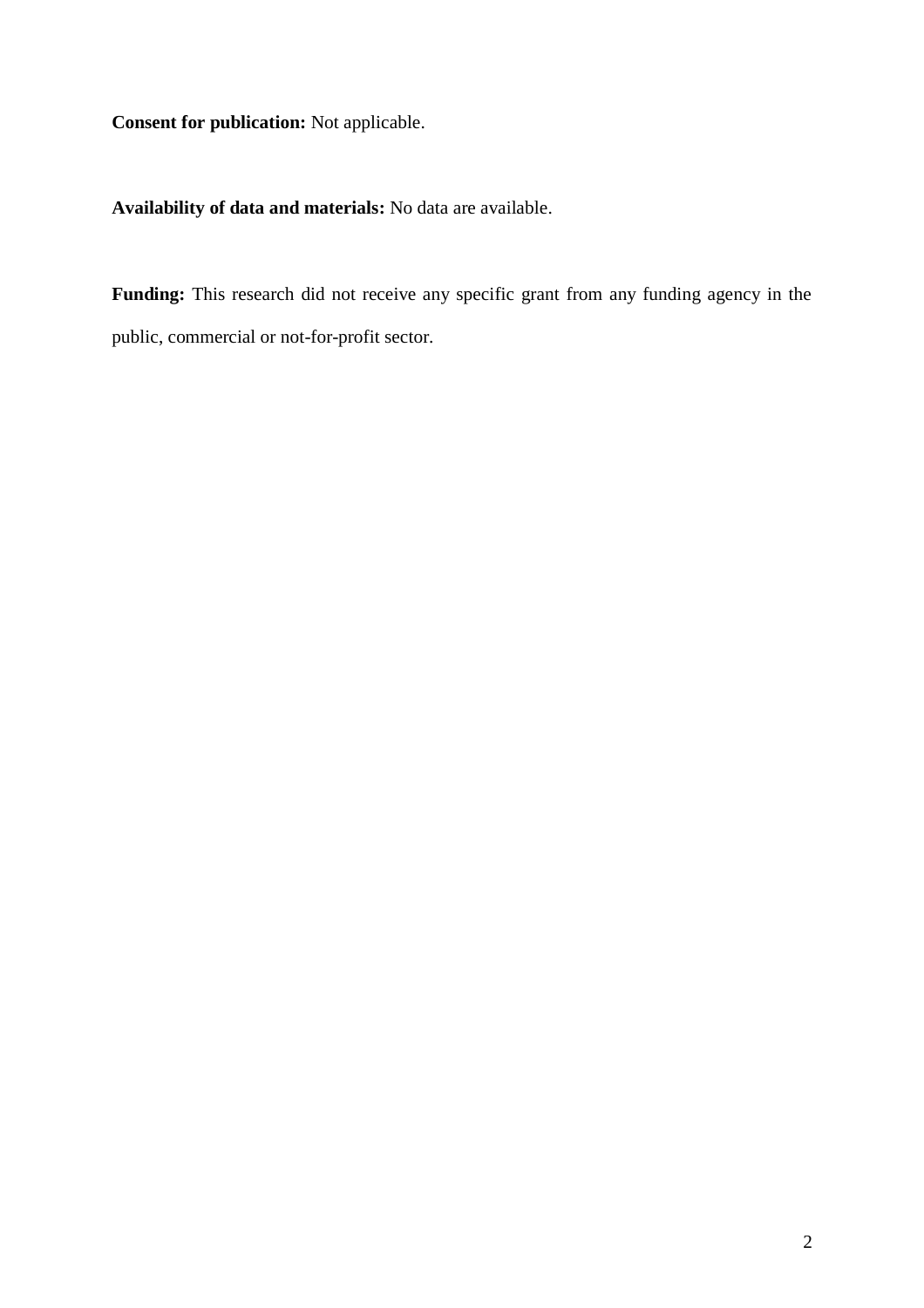#### **Abstract**

 We determined the seroprevalence of SARS-CoV-2 antibodies in NHS healthcare workers (HCW) in a cross-sectional study from a large general hospital located in a double-sited rural and semi-rural area.

The sample size of 3,119 HCW (mean age  $43\pm13$ ) consisted of 75.2% women, 61.1% white and predominantly asymptomatic (62.4%) individuals. Seroprevalence of SARS-CoV-2 antibodies was 19.7%. Determinants of seropositivity were preceding symptomatic infection and non-white ethnicity. Regardless of staff role or sex, multivariate regression analysis revealed that non-white HCW were three times (OR=3.12, 95%CI: 2.53-3.86, *P*<0.001) more likely to have antibodies than white staff, and seven times (OR=7.10, 95%CI: 5.72-8.87, *P*<0.001) more likely if there was a history of preceding symptoms.

We report relatively high rates of seropositivity in all NHS healthcare workers. Non-white symptomatic HCWs were significantly more likely to be seropositive than their colleagues, independent of age, sex or staff role.

**Keywords:** COVID-19, SARS-CoV-2, coronavirus, seropositive, antibody, NHS staff, healthcare workers.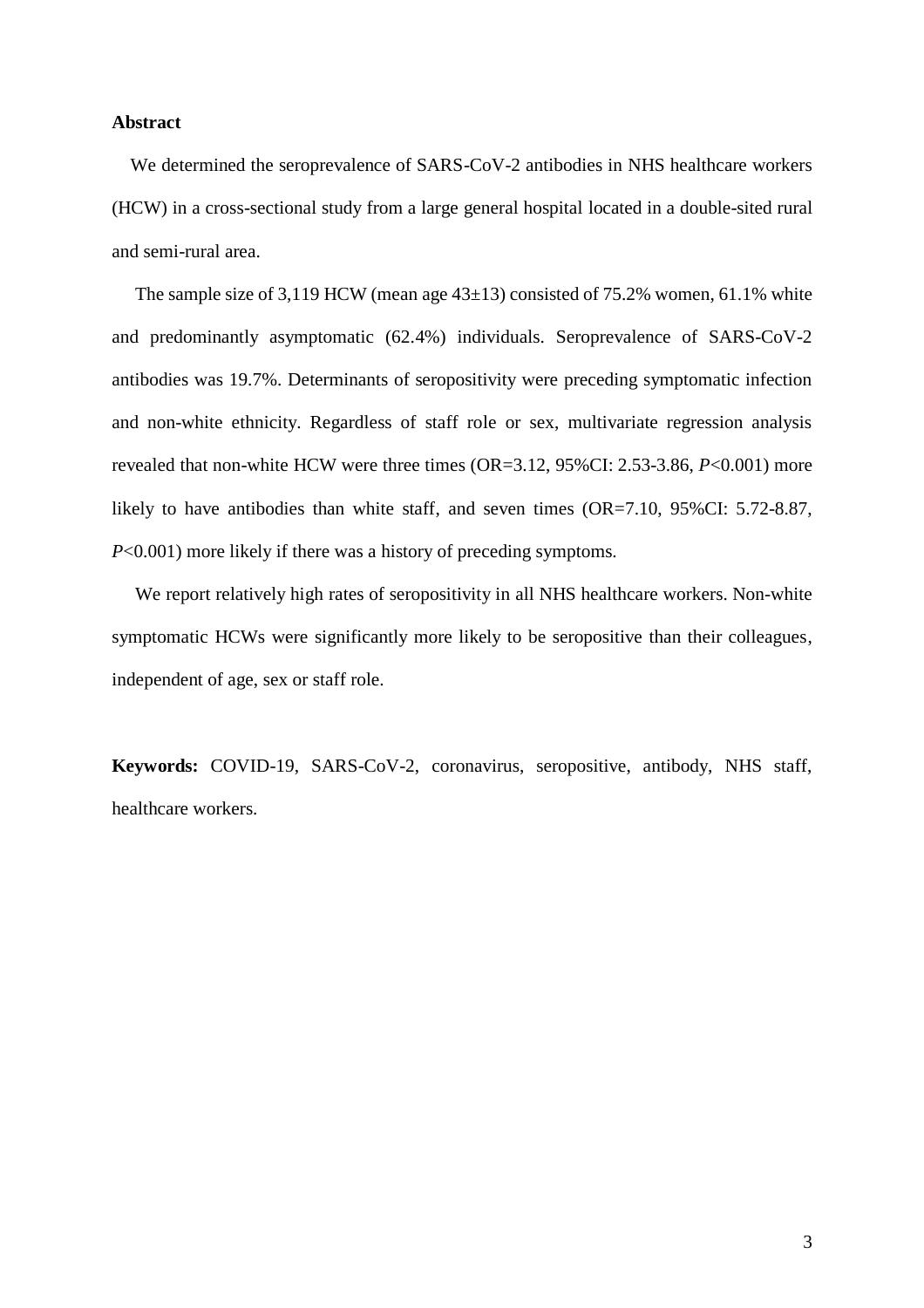#### **Introduction**

 Severe acute respiratory syndrome coronavirus 2 (SARS-CoV-2), the virus responsible for the coronavirus disease 2019 (COVID-19) pandemic stimulates an antibody response in both symptomatic and asymptomatic infection<sup>1,2</sup>. Healthcare workers (HCWs) were shown to be at increased risk of infection in previous coronavirus outbreaks<sup>3</sup>, with HCWs making up 21.3% of total severe acute respiratory syndrome (SARS) infections, and 18.9% of middle east respiratory syndrome  $(MERS)^4$ . Available data suggests they remain at high risk of COVID-19<sup>5</sup>, and more likely to show a positive COVID-19 antigen test result compared to the general population.

 Identifying seropositive HCWs is important at an individual level (though it is not yet known whether antibodies correlate with immunity or how long titres are maintained) but also on a wider scale. In determining staff seroprevalence patterns we not only gain a surrogate marker for community transmission in the populations for which they cater but we also contribute to our understanding of hospital and nosocomial spread and with it our infection control policies<sup>6</sup>. When comparing SARS-CoV-2 seropositivity of HCWs across large areas differences in personal factors like demographic or health status can be complicated by local organisational differences like over hospital infection rates or personal protective equipment (PPE) policies.

We sought to quantify SARS-CoV-2 seroprevalence in HCW and therefore provide a better understanding of whether current protective measures are adequate for reducing pressures on healthcare organisations or if additional and more individualised measures are needed to prevent future staff illness such as enhancing staff safety, preventing outbreaks and limiting staff shortages, regardless of the geographical location of the health organisation<sup>7</sup>.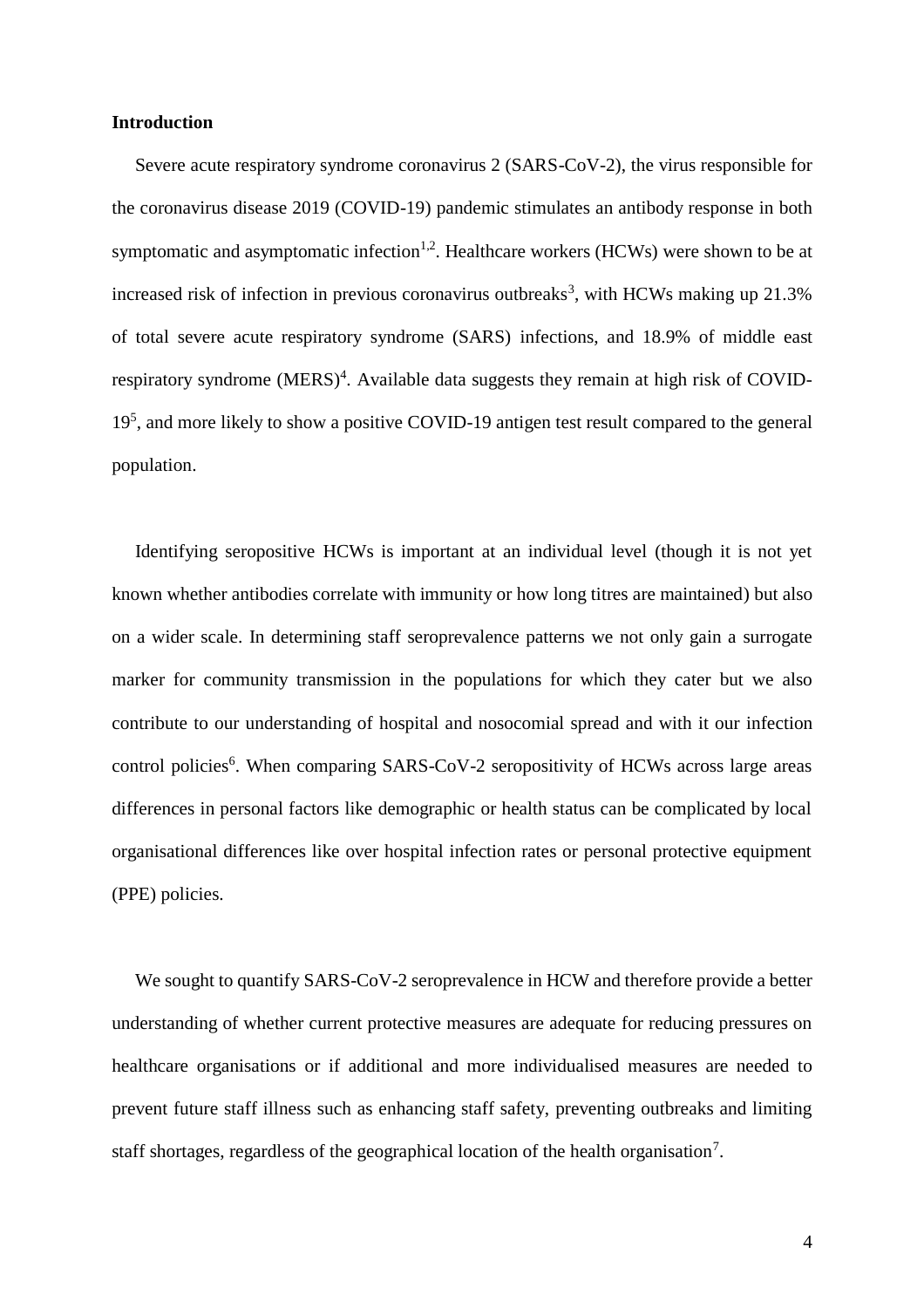We report the seroprevalence of SARS-CoV-2 antibodies among HCWs and investigate if specific subgroups are more likely to seroconvert.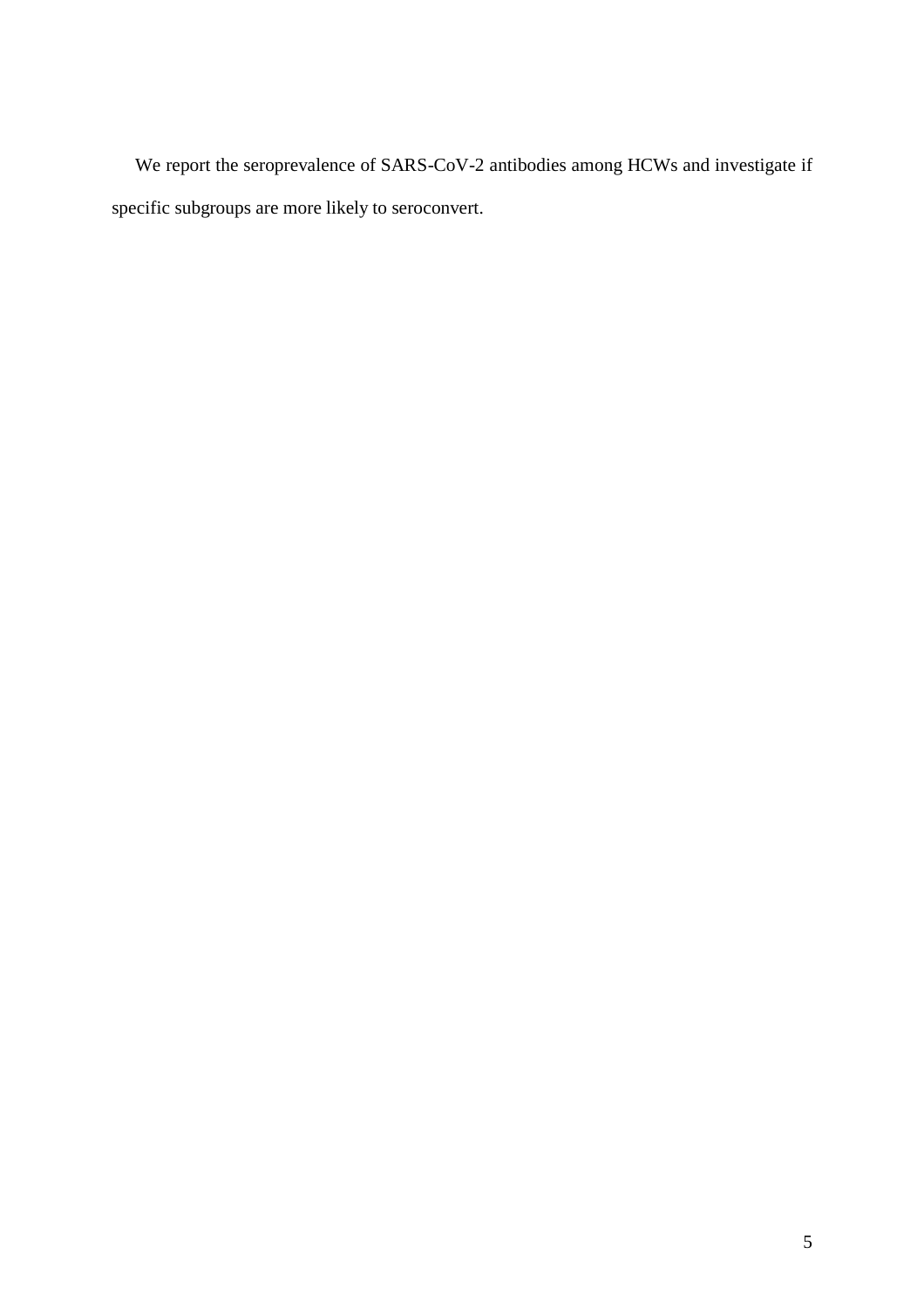#### **Methods**

 All adult staff (≥18 years old) from Ashford and St Peters Hospital (ASPH), Surrey UK were invited for SARS-CoV-2 IgG antibody testing using Abbott SARS-CoV-2 IgG (Abbott Laboratories, Chicago, USA) kit between October and November 2020. The sensitivity of this test is 82.5% (95%CI: 75.3–88.4) and the specificity 99.5% (95%CI: 98.7–99.9)<sup>8,9</sup>. The hospital is a busy dual sited district general hospital located within (urban) and beyond (semirural) the greater London area. Self-reported data on exposure history, typical symptomatology, comorbidities, treatment, complications and outcome were recorded. Ethical approval was obtained from ASPH Ethics Committee.

#### **Statistical analysis**

 Descriptive statistics were summarised using mean with standard deviation (SD) or median with interquartile range (IQR) for continuous variables and proportion for categorical variables. The chi-square or Fisher's exact test was used for single factor analysis of categorical variables. Independent t-test or Mann-Whitney U test was used for single factor analysis of continuous variables. Univariate and multivariate logistic regression were used to estimate the associations of risk factors with SARS-CoV-2 seropositivity status. Regression coefficients and odds ratios (OR) were calculated for independent risk factors. Models were evaluated using Akaike's Information Criterion (AIC) and the likelihood ratio chi-square test<sup>10</sup>. Receiver operating characteristic curve (ROC curve), and the Youden index (YI) measurements corresponding to the maximum YI value were considered the best diagnostic values  $10,11$ . For individual tests of association, rather than applying a correction for multiple testing at global significance level, defined statistical significance as  $0.01<sup>7</sup>$ . Analyses and graphics were performed and produced using R version 4.0.0.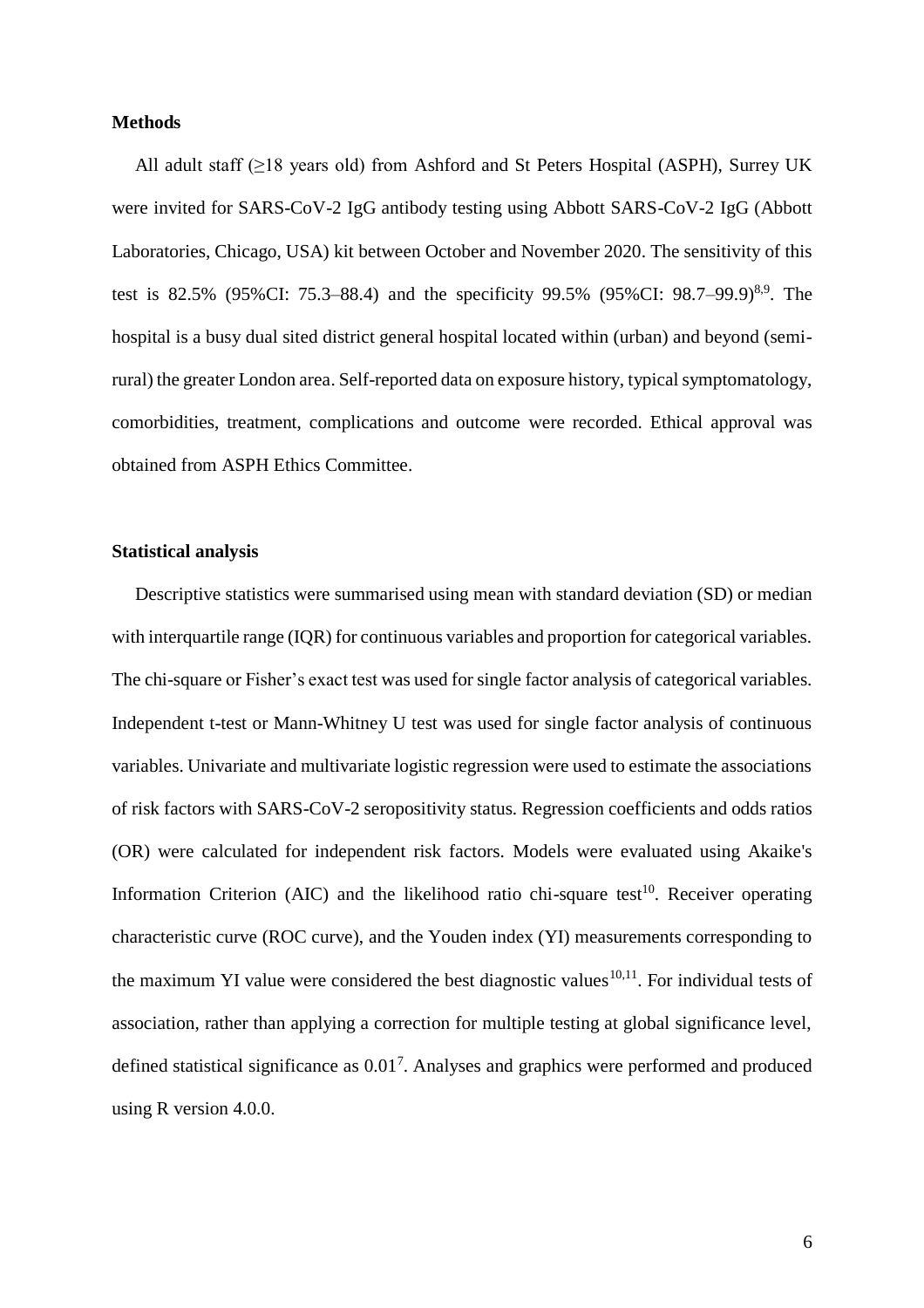#### **Results**

 Of the 4000 total staff members invited for testing, 3119 members of staff (78%) responded and were available for analysis and in whom demographic data, staff roles, prior symptoms and antibody test results. The sample (mean age:  $43\pm13$ ) consisted of 2344 (75.2%) female, 1804 (61.1%) white and predominantly asymptomatic (n=1740, 62.4%) individuals. HCWs were divided into 951 nursing and midwifery (30.5%), 833 administrative and estates (26.7%), 615 clinical support (19.7%), 459 medical (14.7%) and 261 other clinical registered persons (8.4%). Of 3119 HCWs, 613 (19.7%) returned positive antibody tests. Patient demographics, comorbidities and symptoms, by antibody status of SARS-CoV-2 are shown in Table 1.

Twenty-three percent  $(n=178)$  of male staff were seropositive versus 18.6%  $(n=435)$  of female staff, meaning that 29% of the positive antibody tests were seen in male despite making up only 24.8% of the sample (OR=1.31, 95%CI: 1.07-1.59, *P*=0.008). More than 30% (n=350) of non-white staff were seropositive versus 12.5% (n=225) of white staff, meaning that 60.9% of positive antibody tests were seen in non-white staff members (OR=3.07, 95%CI: 2.55-3.71, *P*<0.001), despite making up only 38.9% of the sample (Table 1).

 Seropositivity was most seen (22.5%) in the 41-50 age group and least observed (13.2%) in those over 60 years of age  $(\delta = 9.3\%, 95\%$ CI: 4.1%-14.6%, *P*=0.001), although the data on the latter group was small. Staff with direct clinical exposure were more likely to have positive antibody tests. Nursing and midwifery staff were most likely to be seropositive (23.8% of those tested) representing 36.9% of total tests, followed by clinical support staff (22.0%) and medical staff (19.6%) and then administrative and estates staff (15.4%).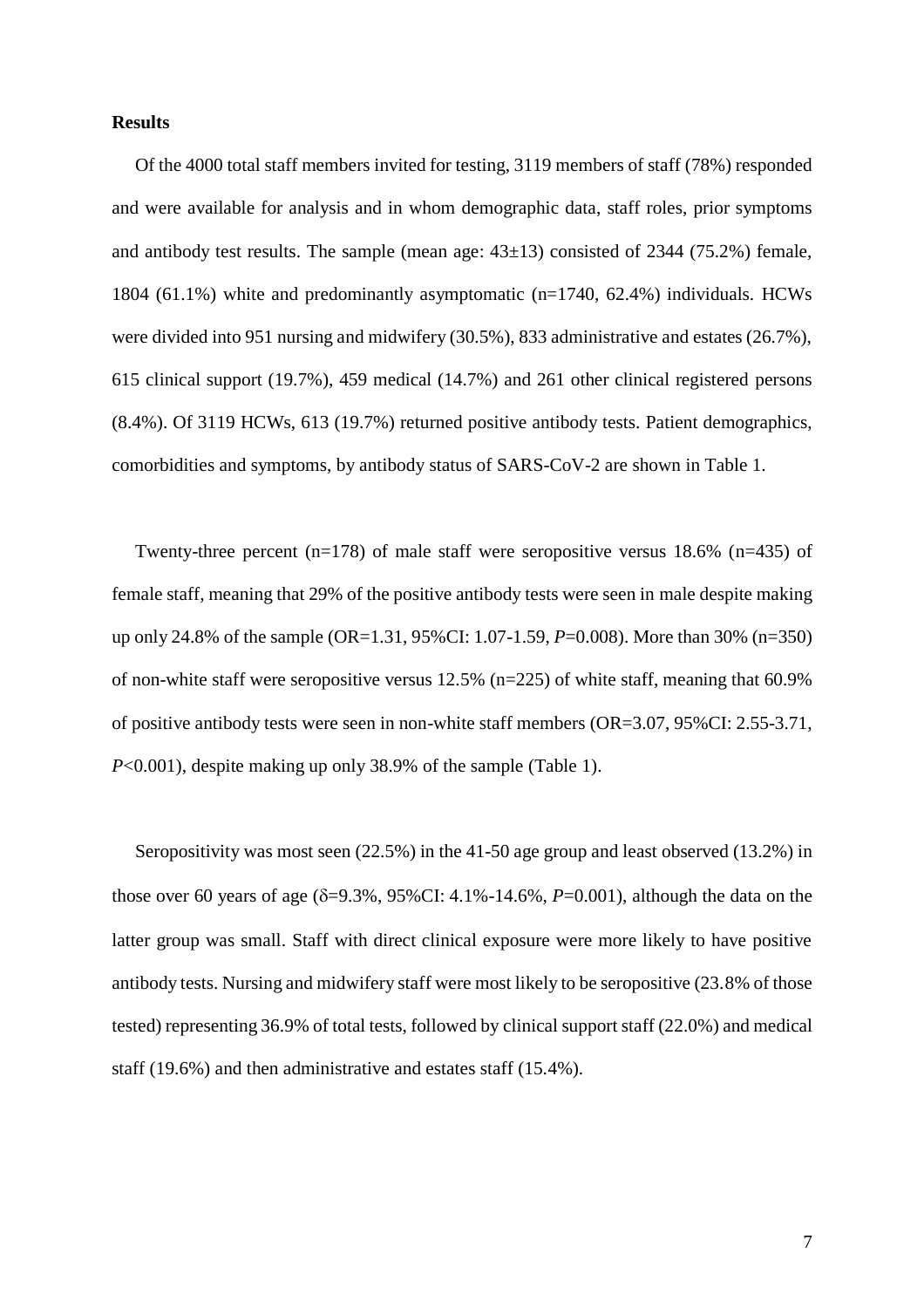Almost 38% (n=1,050) staff members had a symptomatic illness prior to antibody testing. Presence of symptoms was a statistically significant (*P*<0.001) predictor of antibody positivity. More than 40% (n=422) of those with a history of symptoms suggestive of SARS-CoV-2 were found to be antibody positive, compared with just  $8.7\%$  (n=151) who were asymptomatic throughout. Twenty-five percent of positive antibody results were returned by asymptomatic people indicating a significant percentage of infections are mild or asymptomatic. Though presence of all symptoms (except dizziness/vertigo) correlated significantly with antibody positivity, most associated were myalgia (65.4%), fever (63.6%) and cough (54.5%). Eightyseven percent of those who reported anosmia were antibody positive (Table 1), although the size of the available dataset here was small.

 To evaluate the association of ethnicity with the presence of positive SARS-CoV-2 antibodies, a logistic regression was performed for the following variables: age, sex, symptoms, and staff group. Univariate analysis showed that age, sex, ethnicity, symptoms and staff group were associated with positive SARS-CoV-2 antibodies (Figure 1). The OR for positive SARS-CoV-2 antibodies presence was 3.07 (95%CI: 2.55–3.71, *P*<0.001) for non-white ethnicity.

 Multivariate logistic regression analysis modelling five risk factors (age, sex, ethnicity, symptoms and staff group) showed that sex, ethnicity, and reported symptoms were each independently associated with positive SARS-CoV-2 antibodies (Table 2). Although age and staff group were associated with positive SARS-CoV-2 antibodies in the univariate analysis, they were not found to be independently associated with positive SARS-CoV-2 antibodies in this multivariate analysis. The ROC curve showed that age and staff group had no statistically significant effect on the presence of positive SARS-CoV-2 antibodies. Multivariate adjusted OR for non-white ethnicity was 3.01 (95%CI: 2.42–3.76, *P*<0.001).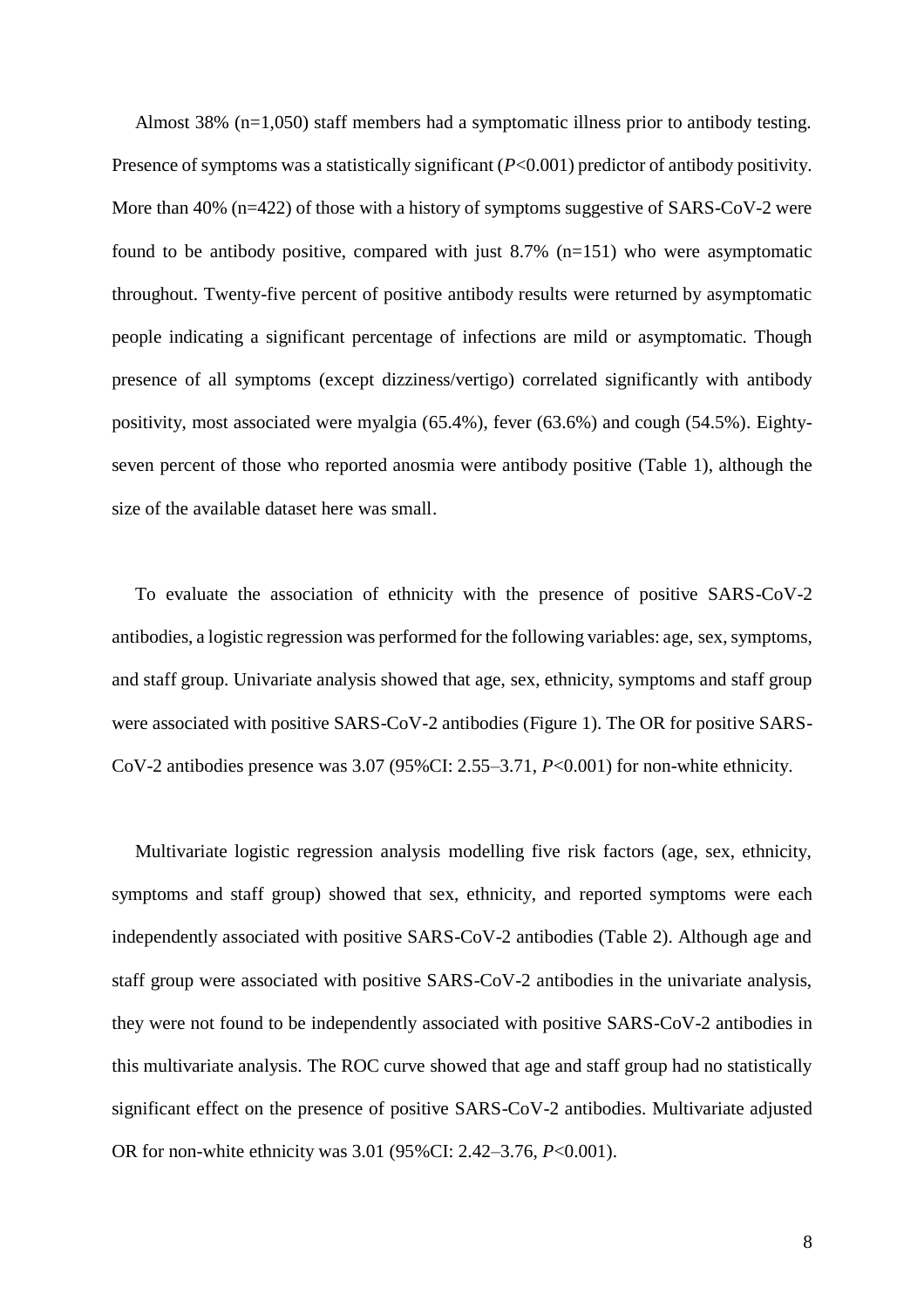#### **Discussion**

 In this large cross-sectional study of symptomatic and asymptomatic healthcare workers seroprevalence of SARS-CoV-2 antibodies was 19.7%, which is considerably greater than the 4.4% seroprevalence in the general population in the South East region determined by Public Health England<sup>12</sup>. The 1,149 non-white staff members represented 38.9% of all participants, which is disproportionately greater than the non-white population in Surrey as a whole  $(10\%)^{13}$ . This may be related to a high level of viral load to which staff are chronically exposed. We show that staff members who report a preceding symptomatic illness were seven times more likely (OR=7.10, 95%CI: 5.72-8.87, *P*<0.001) to show antibodies than those with no preceding symptoms (*P*<0.001). Our estimate relates to asymptomatic development of SARS-CoV-2 antibodies rather than asymptomatic carriage of coronavirus, as it has been reported that not all who have COVID-19 develop detectable antibodies $^{14}$ .

 These data add to similar studies that also find elevated infection rates and seroprevalence in HCWs compared with the general population, suggesting a marked occupational risk of exposure to SARS-CoV- $2^{15}$ . That said, seroprevalence rates seem to vary considerably intraand inter-nationally. Whereas other UK studies have found similar rates of seroprevalence in HCWs (Gateshead 19.4%, Birmingham  $24.4\%$ )<sup>16,17</sup>, the prevalence of SARS-CoV-2 antibodies seropositivity was lower in New York  $(13.7%)^{18}$ , Barcelona  $(9.3%)$  and the Capital Region of Denmark (4.04%)<sup>19,20</sup>. Indeed, a study of SARS-CoV-2 antibodies in Kerala, India found that even after 5 months of the report of the first case of COVID-19 there was no prevalence of the SARS-CoV-2 antibody in  $HCWs^{21}$ . A possible consequence of HCW infection, Xu et al.<sup>22</sup> found seropositivity rates of 3.2% in relatives of those who worked in hospitals (versus 0.6% in other community residents)<sup>22</sup>, a finding supported by work in Belgium where household contacts of seropositive HCWs were 3.15 times as likely (95%CI: 2.33-4.25) to show antibody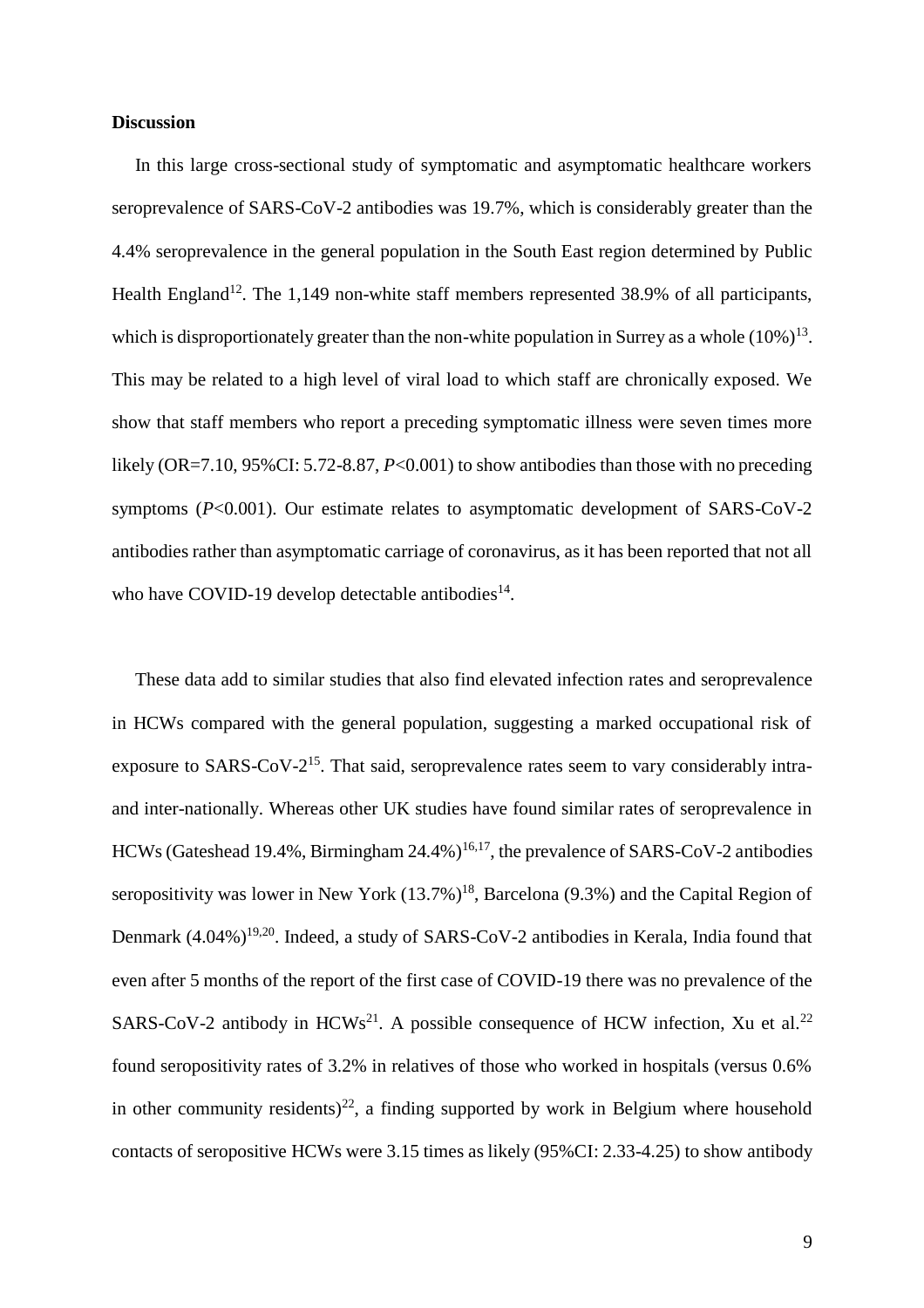positivity than those without this exposure<sup>23</sup>. There are likely numerous reasons for these reported wide variation in HCW seropositivity including but not limited to, different antibody assays used, time points of testing (e.g., different phases of the pandemic), distributions of patients (e.g., into 'COVID-19 hospitals' and 'non-COVID-19 hospitals'), as well as differences in local guidance on, and availability off, personal protective equipment. It should be noted that despite working in a hospital located in an affluent, socially homogeneous and relatively healthy region<sup>7</sup> where seropositivity levels in the general population are  $\text{low}^{12}$ , our HCWs exhibited similar seroprevalence levels as other HCWs working in more deprived areas where the general population was more likely to be seropositive<sup>12</sup>.

 More than thirty percent of all non-white staff were found to be antibody positive and we demonstrate that non-white ethnicity confers a significantly increased risk of seropositivity. Multivariate regression analysis revealed that non-white staff members were three times more likely to have antibodies than white staff members. Importantly, this significance was maintained regardless of staff role or gender (*P*<0.001). This result is in line with work by others that show ethnic minority groups have been disproportionately affected by COVID-19. Shields et al.<sup>17</sup> in Birmingham UK, demonstrated that staff of BAME (Black, Asian and minority ethnic) ethnicity were nearly twice as likely to be seropositive (adjusted OR=1.92, 95%CI: 1.14-3.23  $P=0.01$ ) than individuals of white ethnicity<sup>17</sup>. In this study<sup>17</sup>, a (nonsignificant) link was made with ethnicity and living in significantly more deprived areas. While post/zip-codes of staff in our study were not collected, it should be noted that the gross regional domestic product per capita and healthy life expectancy of Surrey are both within the UK top deciles, perhaps making living conditions less relevant here<sup>24,25</sup>. An analysis by the Washington Post reports that those counties with black majorities have three times the rate of COVID-19 cases compared with counties where white residents are in the majority<sup>26</sup>. Much work has been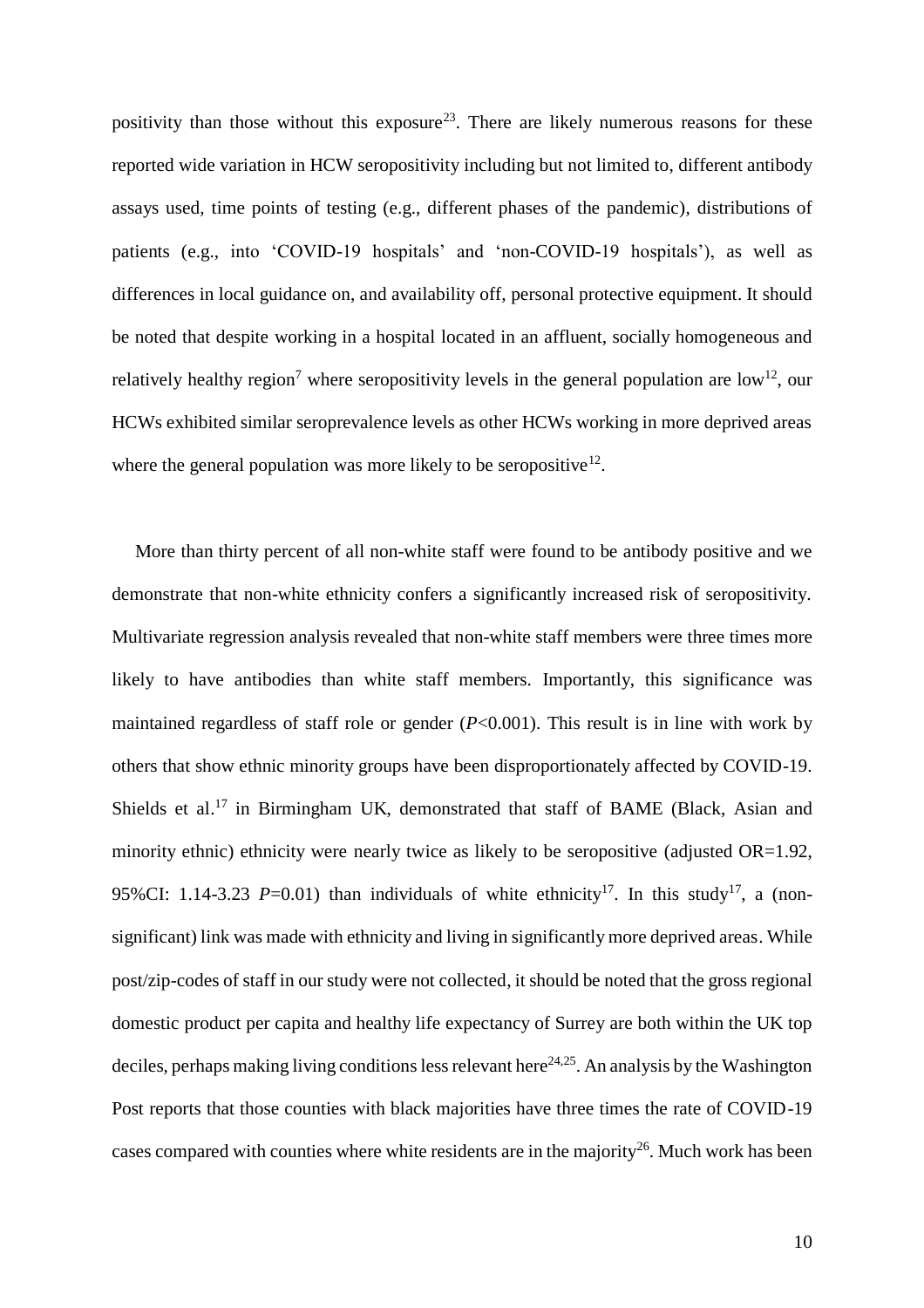done highlighting potential racial, economic and other inequalities that lead to this. By extracting data from a single UK centre, our study suggests that an increased risk of seropositivity in non-white staff arises not just from a greater risk of exposure to the SARS-CoV-2 virus but also a greater chance of seroconversion once exposed.

 We show no statistically significant difference in seropositivity rates between different types of patient-facing staff groups. Early in the pandemic it had been assumed that certain specialties (e.g., anaesthetics and intensive care) would be at increased risk of infection due to a perceived increased exposure to COVID-19 patients and the performance of high-risk procedures<sup>16,20</sup>. Our data, and others<sup>19</sup> including a recent large analysis of three separate studies from Oxford, Leicester and Birmingham<sup>17</sup> with more than 20,000 healthcare staff, suggest that this is not necessarily the case. In fact, Cook et al.<sup>27</sup> indicate that those working in anaesthesia and intensive care actually had less than half the risk of infection than physicians dealing with COVID-19 patients on the wards This could be due to consistent use of similar personal protective equipment (PPE) across staff, improved risk-mitigation by those in 'higher risk' groups and working in well ventilated environments<sup>27</sup>.

 There are limitations to our cross-sectional study. Data were not available to determine the representativeness of our sampling in terms of overall staff at the hospital or on the possible confounding risk factors for staff with underlying health conditions, large body mass index (BMI) or indices of deprivation in participants' post/zip-codes. By failing to capture more recent infections leading to seroconversion this may underestimate the true seroprevalence, although our study will likely have captured the peak of the pandemic. A current consideration with regards to seroprevalence of antibodies in COVID-19 is the longevity of seropositivity for which we have no data. Further, without parallel PCR testing alongside symptom tracking we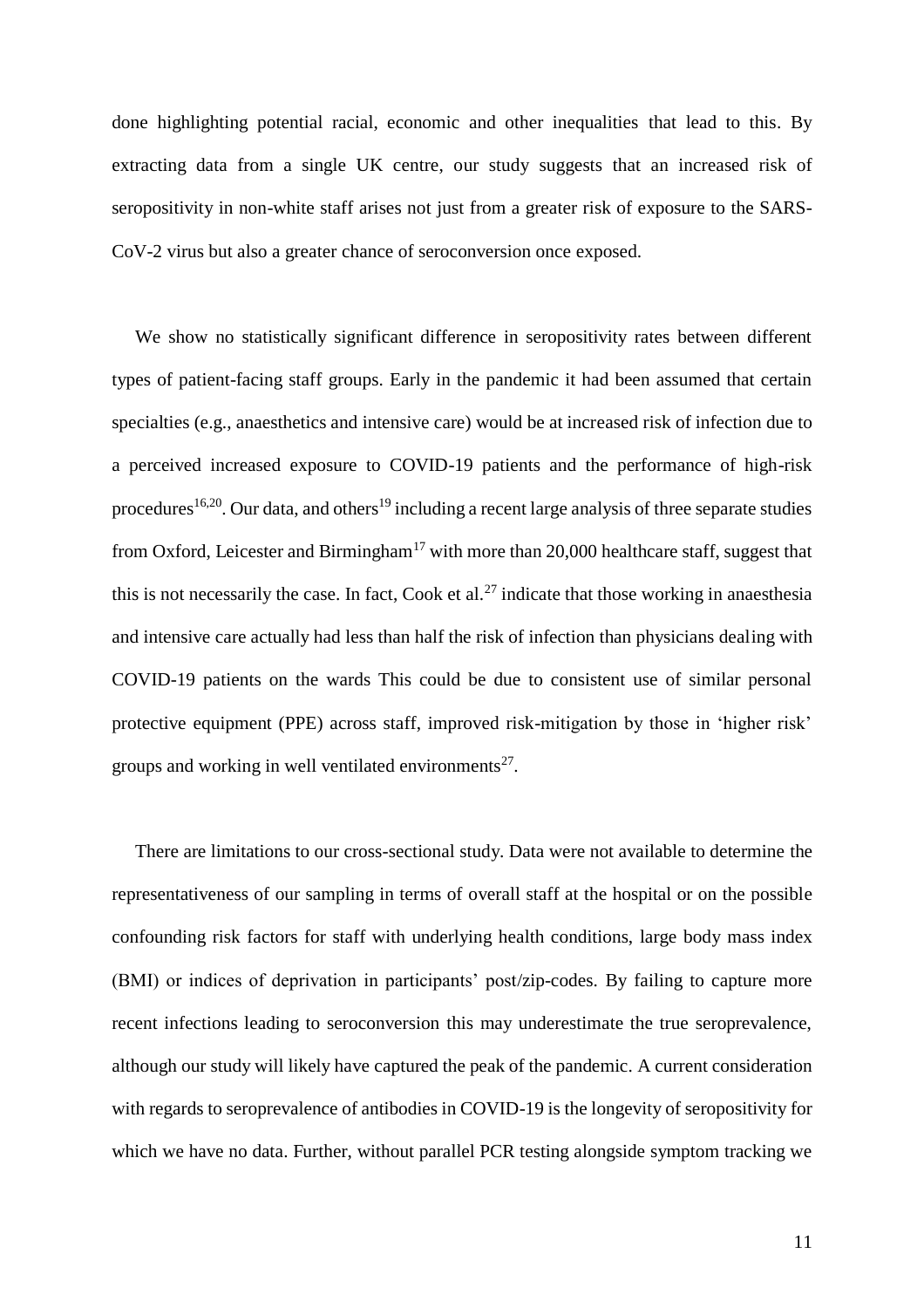cannot be certain whether seronegative individuals reporting COVID-19 symptoms either had symptoms secondary to an unrelated infection or simply did not develop detectable SARS-CoV-2 antibodies despite suffering with the virus. Lack of specific data regarding symptoms limited our ability to granulate analysis of seropositivity with individual symptoms. Further studies are necessary to understand the increased risk of seropositivity observed within individuals of non-white ethnicity and understand if this is associated with the observed increased risk of mortality. Other important questions relating to seropositivity such as its impact on health, outcome and hospitalisation as well as likelihood of protection against future infection or virus transmissibility are not able to be addressed by our study.

#### **Conclusions**

 We document high seroprevalence of SARS-CoV-2 antibodies in healthcare workers. Independent of age, sex or specific staff role, non-white staff have significantly increased seroprevalence, suggesting a differential risk.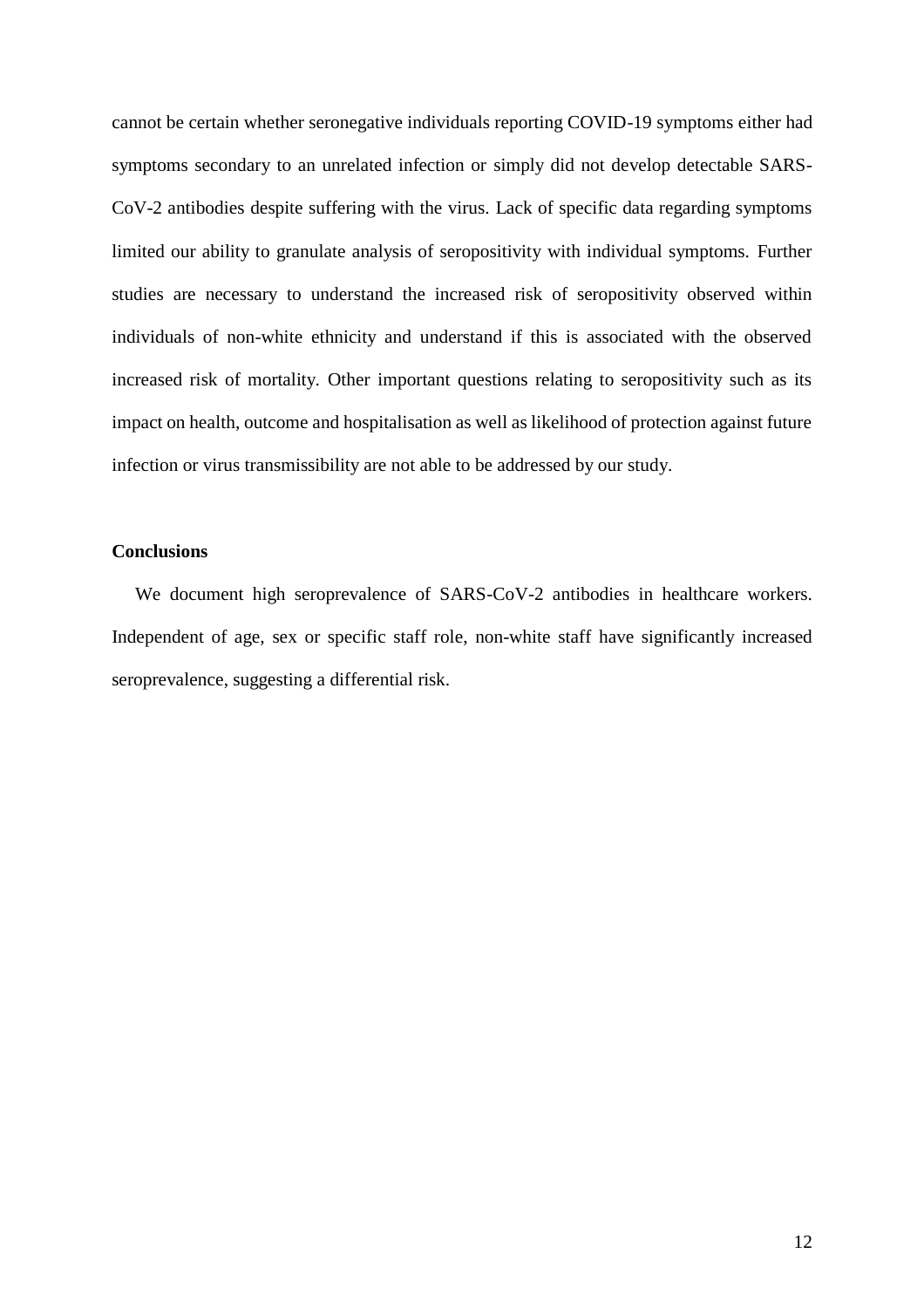#### **List of abbreviations**

SARS-CoV-2, Severe acute respiratory syndrome coronavirus 2; COVID-19, coronavirus disease 2019; HCWs, Healthcare workers; SARS, severe acute respiratory syndrome; MERS, middle east respiratory syndrome; PPE, personal protective equipment; SD, standard deviation; IQR, interquartile range; OR, odds ratios; AIC, Akaike's Information Criterion; ROC curve, receiver operating characteristic curve; YI, Youden index; BMI, body mass index.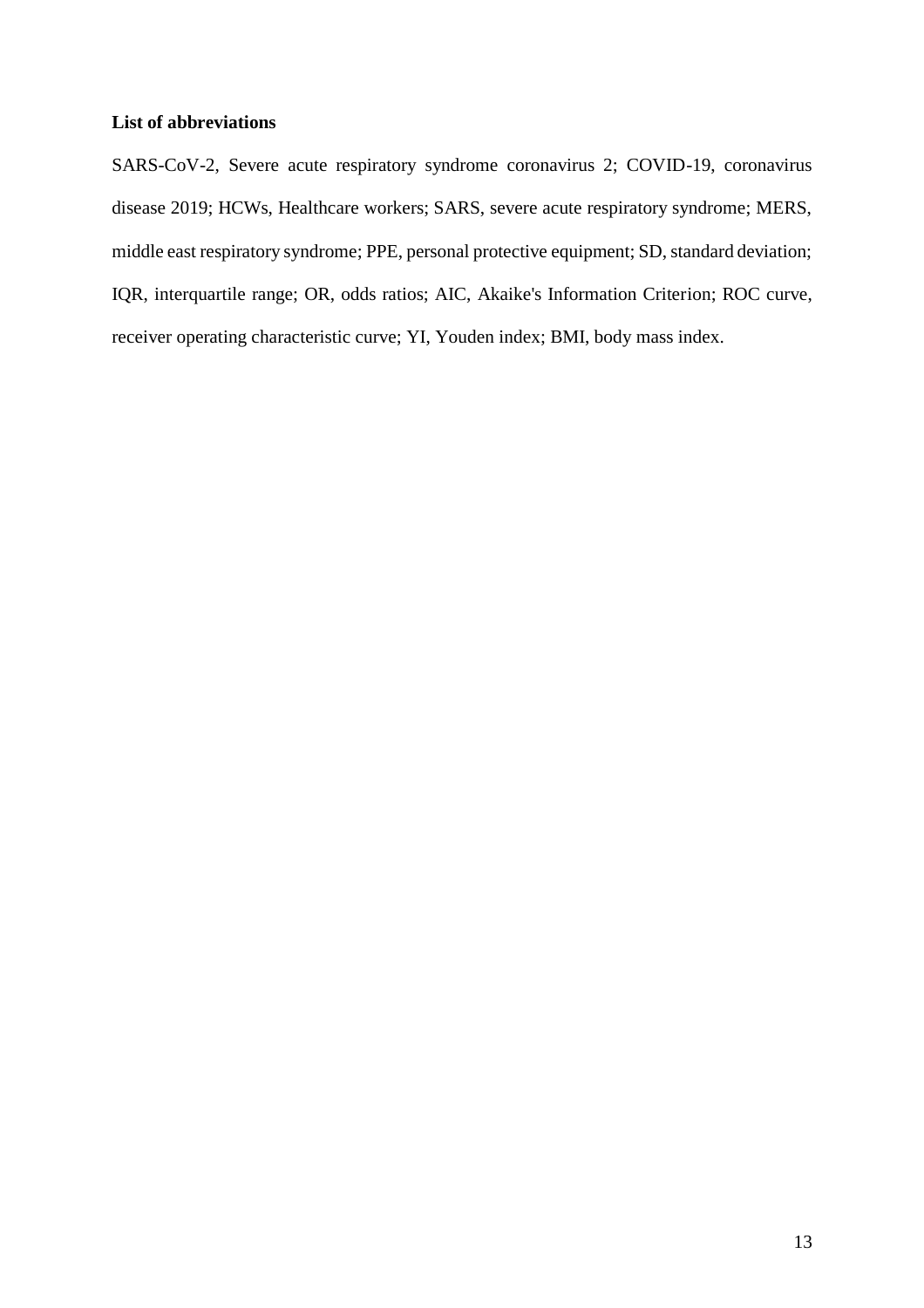#### **Summary box**

#### **What is known?**

- Healthcare workers (HCWs) were shown to be at increased risk of infection in previous coronavirus outbreaks, with HCWs making up 21.3% of total severe acute respiratory syndrome (SARS) infections, and 18.9% of middle east respiratory syndrome (MERS).
- HCWs may be more likely to show positive SARS-CoV-2 antigen test results compared to the general population.

#### **What is the question?**

• This study aimed to determine the seroprevalence of SARS-CoV-2 antibodies in NHS healthcare workers (HCWs) and analyse factors predisposing to seroconversion.

#### **What was found?**

- In this cross-sectional study of 3,119 HCWs from a double sited (urban and semi-rural) UK centre, seroprevalence of SARS-CoV-2 antibodies was 19.7%.
- Regardless of age, staff role or sex, non-white HCW were three times (OR=3.12, 95%CI: 2.53-3.86, *P*<0.001) more likely to have antibodies than white staff members and seven times more likely (OR=7.10, 95%CI: 5.72-8.87, *P*<0.001) if there was a history of preceding symptoms.

#### **What is the implication for practice now?**

- This study suggests that non-white HCWs are more likely to be exposed to coronavirus regardless of their staff roles, age or sex.
- These results should further inform HCWs of whether current protective measures are adequate or if additional and more individualised measures are required.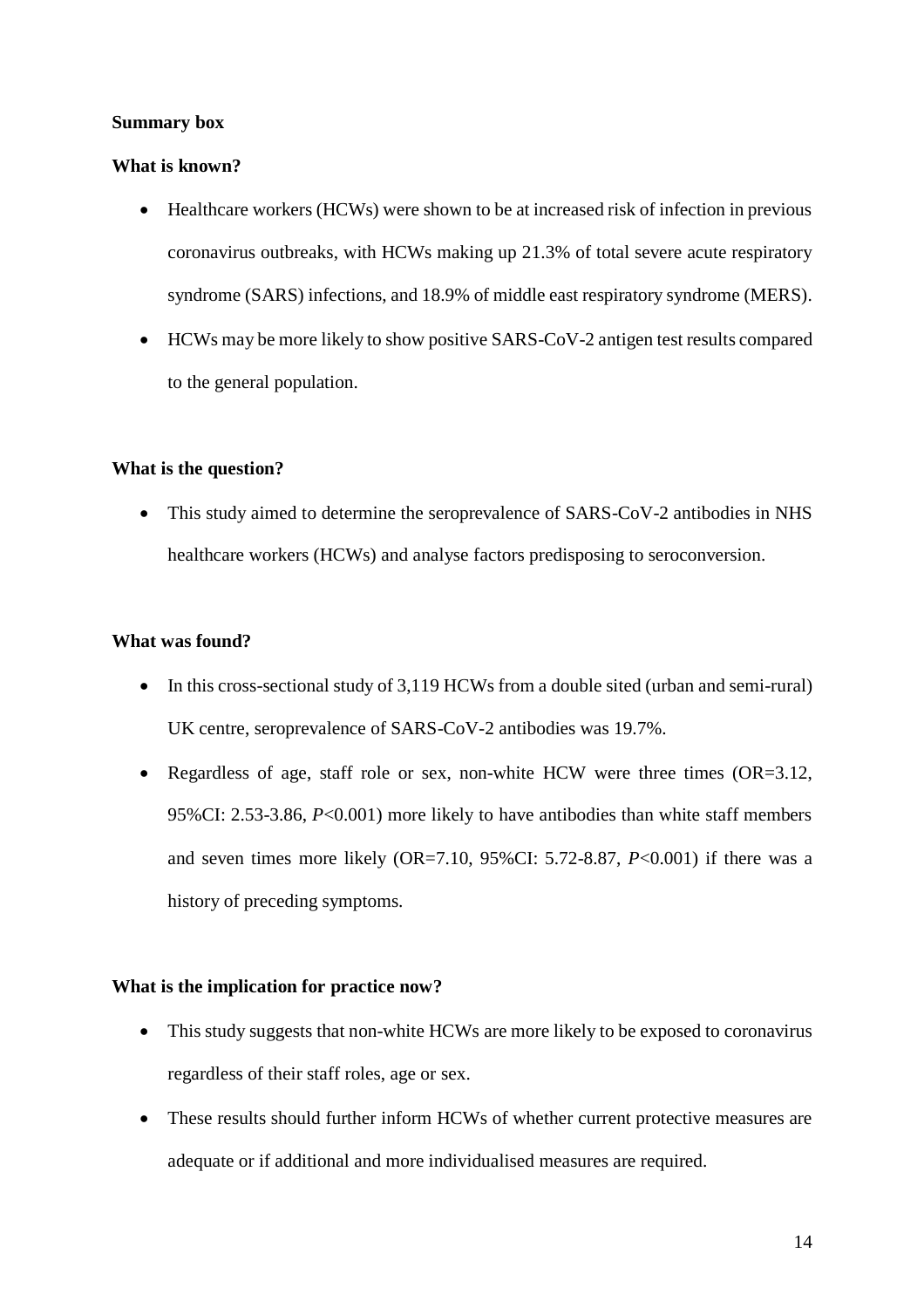Such knowledge will help prevent future staff illness and enhance staff safety as well as reducing pressures on healthcare organisations.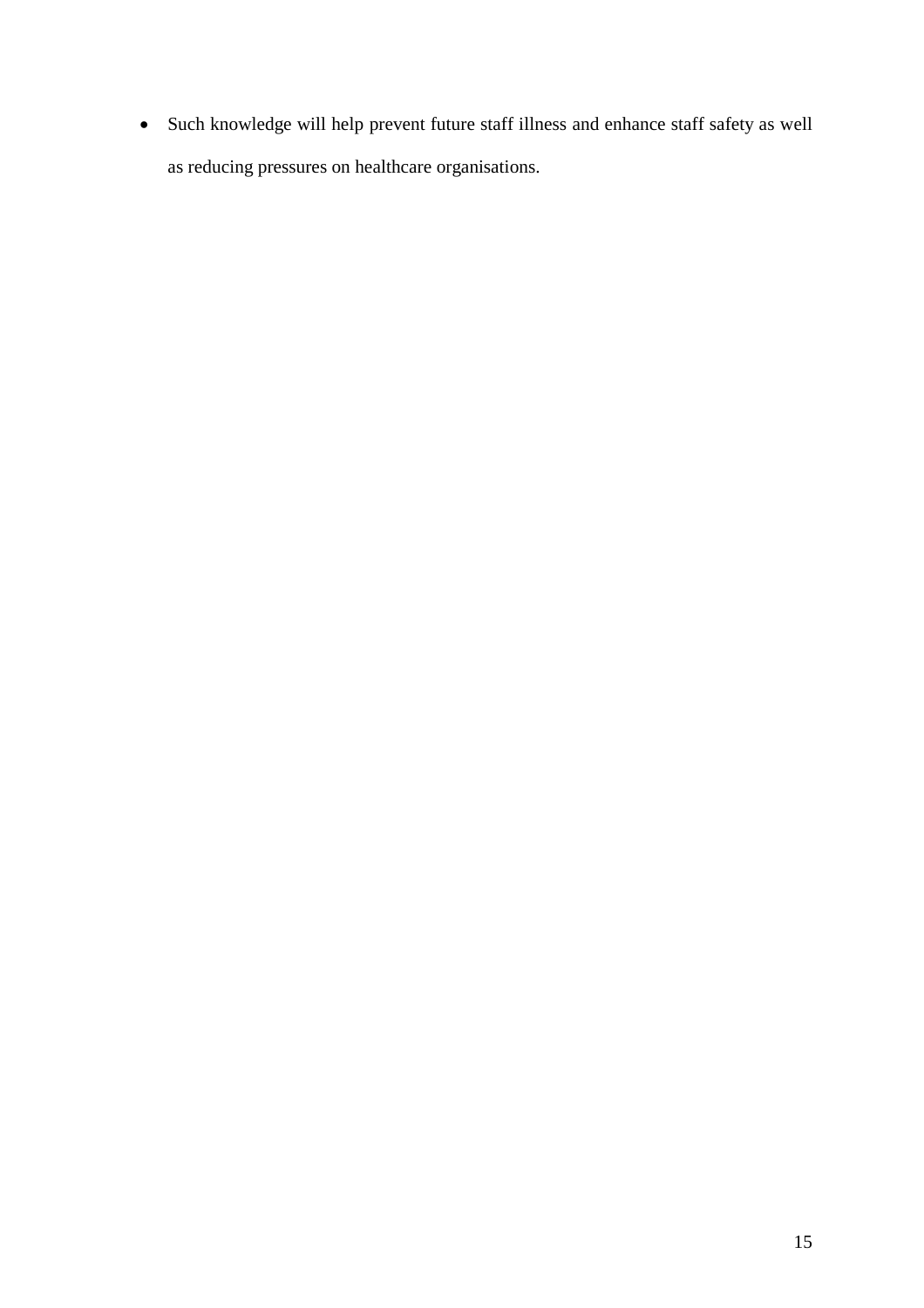#### **References**

1. Assadiasl S, Fatahi Y, Zavvar M, Nicknam MH. COVID-19: Significance of antibodies. *Hum Antibodies* 2020; **28**(4): 287-97.

2. Paces J, Strizova Z, Smrz D, Cerny J. COVID-19 and the immune system. *Physiol Res* 2020; **69**(3): 379-88.

3. Chowell G, Abdirizak F, Lee S, et al. Transmission characteristics of MERS and SARS in the healthcare setting: a comparative study. *BMC Med* 2015; **13**: 210.

4. Xiao J, Fang M, Chen Q, He B. SARS, MERS and COVID-19 among healthcare workers: A narrative review. *J Infect Public Health* 2020; **13**(6): 843-8.

5. Nguyen LH, Drew DA, Graham MS, et al. Risk of COVID-19 among front-line healthcare workers and the general community: a prospective cohort study. *Lancet Public Health* 2020; **5**(9): e475-e83.

6. Verbeek JH, Rajamaki B, Ijaz S, et al. Personal protective equipment for preventing highly infectious diseases due to exposure to contaminated body fluids in healthcare staff. *Cochrane Database Syst Rev* 2020; **4**: CD011621.

7. Ken-Dror G, Wade C, Sharma S, et al. COVID-19 outcomes in UK centre within highest health and wealth band: a prospective cohort study. *BMJ Open* 2020; **10**(11): e042090.

8. Choy KW. Specificity and cross-reactivity of a test for anti-SARS-CoV-2 antibodies. *Lancet Infect Dis* 2020.

9. Iversen K, Bundgaard H, Harritshoj L, Ullum H. Specificity and cross-reactivity of a test for anti-SARS-CoV-2 antibodies - Authors' reply. *Lancet Infect Dis* 2020.

10. Zhou X-H, McClish DK, Obuchowski NA, Electronic Book C, Wiley I. Statistical methods in diagnostic medicine. Hoboken, NJ: Wiley; 2011.

11. Faraggi D, Reiser B. Estimation of the area under the ROC curve. *Stat Med* 2002; **21**(20): 3093-106.

16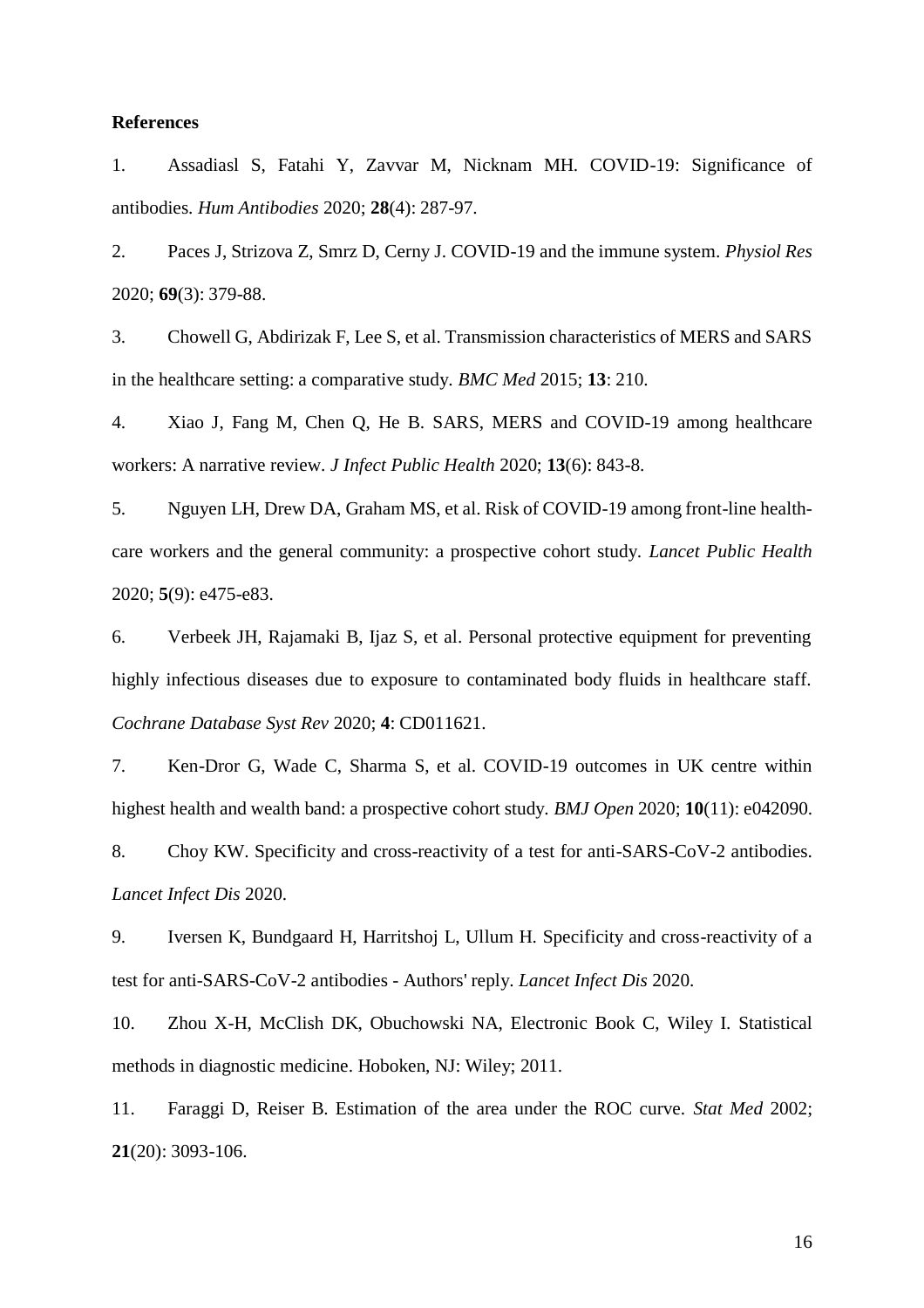12. England PH. Weekly Coronavirus Disease 2019 (COVID-19) Surveillance Report. [https://www.gov.uk/government/publications/national-covid-19-surveillance-reports.](https://www.gov.uk/government/publications/national-covid-19-surveillance-reports) 2020.

13. Surrey Heath. Census 2011. [https://www.surreyheath.gov.uk/business/economic](https://www.surreyheath.gov.uk/business/economic-development/census-and-demographic-information/census-2011)[development/census-and-demographic-information/census-2011.](https://www.surreyheath.gov.uk/business/economic-development/census-and-demographic-information/census-2011) 2011.

14. Solbach W, Schiffner J, Backhaus I, et al. Antibody Profiling of COVID-19 Patients in an Urban Low-Incidence Region in Northern Germany. *Front Public Health* 2020; **8**: 570543.

15. Lai CC, Wang JH, Hsueh PR. Population-based seroprevalence surveys of anti-SARS-CoV-2 antibody: An up-to-date review. *Int J Infect Dis* 2020; **101**: 314-22.

16. Razvi S, Oliver R, Moore J, Beeby A. Exposure of hospital healthcare workers to the novel coronavirus (SARS-CoV-2). *Clin Med (Lond)* 2020; **20**(6): e238-e40.

17. Shields A, Faustini SE, Perez-Toledo M, et al. SARS-CoV-2 seroprevalence and asymptomatic viral carriage in healthcare workers: a cross-sectional study. *Thorax* 2020; **75**(12): 1089-94.

18. Moscola J, Sembajwe G, Jarrett M, et al. Prevalence of SARS-CoV-2 Antibodies in Health Care Personnel in the New York City Area. *JAMA* 2020; **324**(9): 893-5.

19. Garcia-Basteiro AL, Moncunill G, Tortajada M, et al. Seroprevalence of antibodies against SARS-CoV-2 among health care workers in a large Spanish reference hospital. *Nat Commun* 2020; **11**(1): 3500.

20. Iversen K, Bundgaard H, Hasselbalch RB, et al. Risk of COVID-19 in health-care workers in Denmark: an observational cohort study. *Lancet Infect Dis* 2020; **20**(12): 1401-8.

21. Kumar A, Sathyapalan D, Ramachandran A, Subhash K, Biswas L, Beena KV. SARS-CoV-2 antibodies in healthcare workers in a large university hospital, Kerala, India. *Clin Microbiol Infect* 2020.

22. Xu X, Sun J, Nie S, et al. Seroprevalence of immunoglobulin M and G antibodies against SARS-CoV-2 in China. *Nat Med* 2020; **26**(8): 1193-5.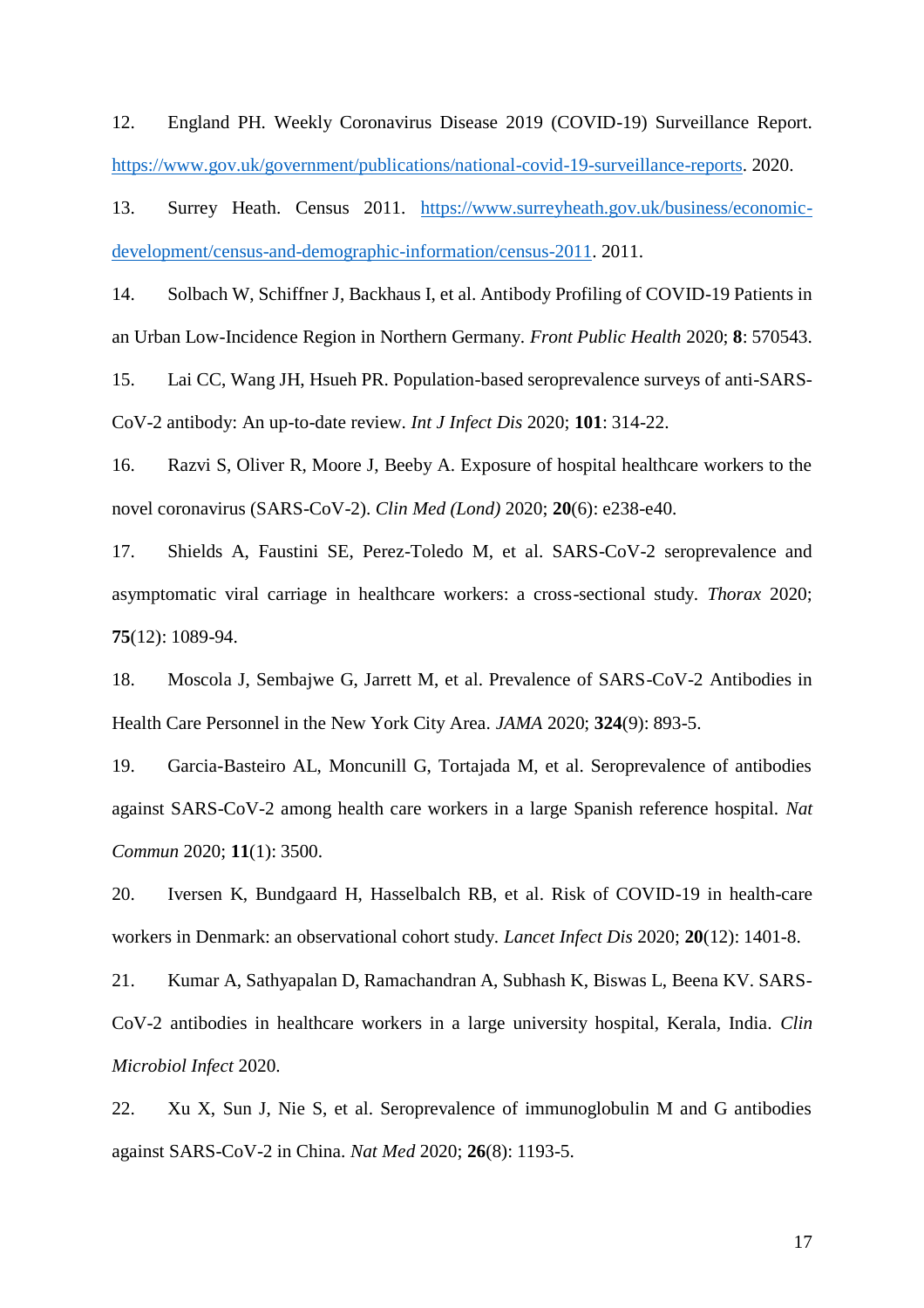23. Steensels D, Oris E, Coninx L, et al. Hospital-Wide SARS-CoV-2 Antibody Screening in 3056 Staff in a Tertiary Center in Belgium. *JAMA* 2020; **324**(2): 195-7.

24. Surrey Public Health. Joint Strategic Needs Assessment: Long Term Conditions. [https://www.surreyi.gov.uk/jsna/long-term-conditions/.](https://www.surreyi.gov.uk/jsna/long-term-conditions/)

25. Surrey Public Health. Joint Strategic Needs Assessment: Economy, Employment, Deprivation. [https://www.surreyi.gov.uk/jsna/economy-employment-and-deprivation/.](https://www.surreyi.gov.uk/jsna/economy-employment-and-deprivation/)

26. Khunti K, Singh AK, Pareek M, Hanif W. Is ethnicity linked to incidence or outcomes of covid-19? *BMJ* 2020; **369**: m1548.

27. Cook TM, Lennane S. Occupational COVID-19 risk for anaesthesia and intensive care staff - low-risk specialties in a high-risk setting. *Anaesthesia* 2020.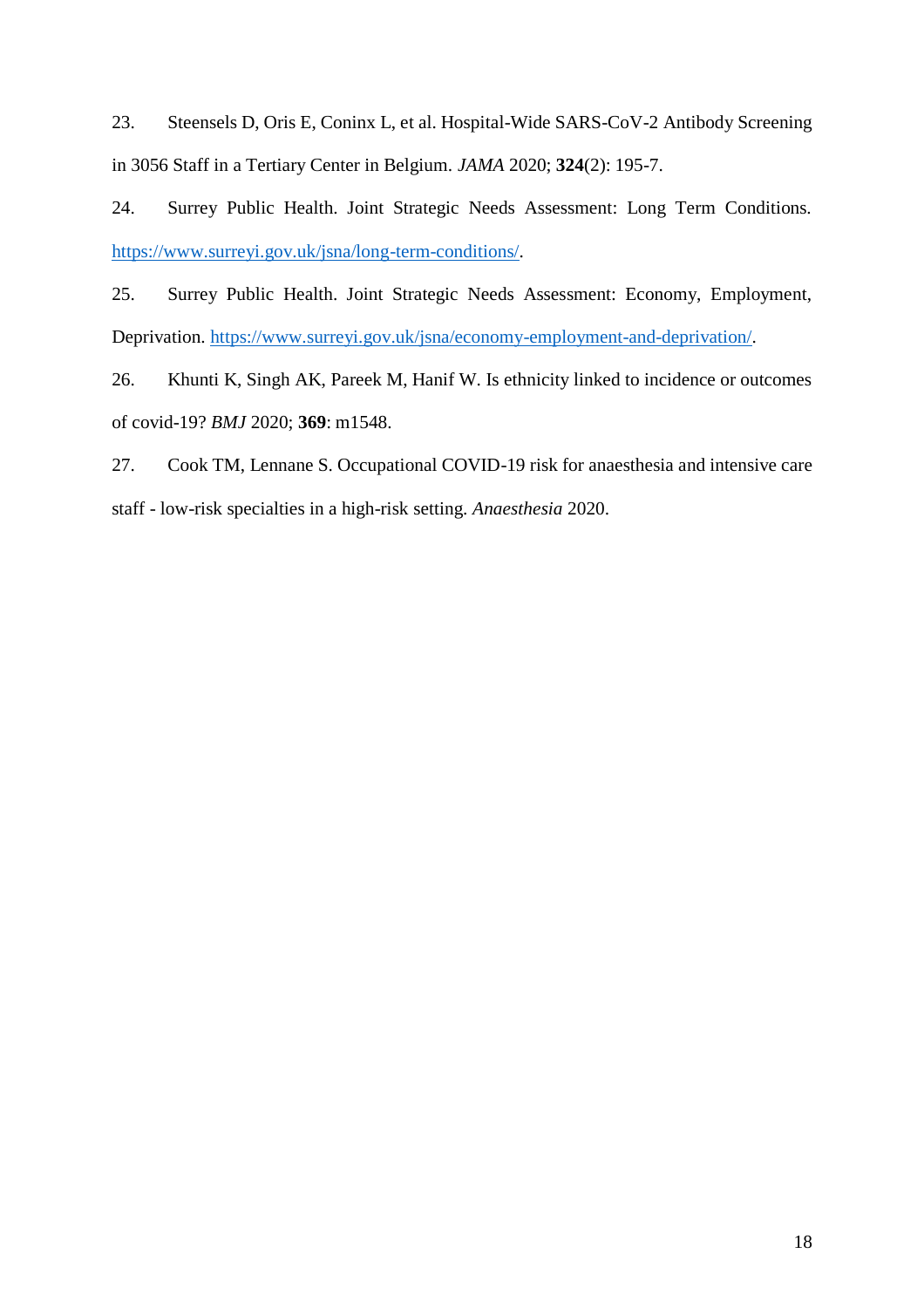## **Legends**

**Figure 1**: Forest plot showing the odds ratio of positive antibody as outcome using Logistic regression analysis.

# **Tables**

**Table 1**: Patient demographics, comorbidities and symptoms, by antibody status of SARS-CoV-2.

**Table 2:** Multivariate logistic regression analysis of SARS-CoV-2 antibodies status.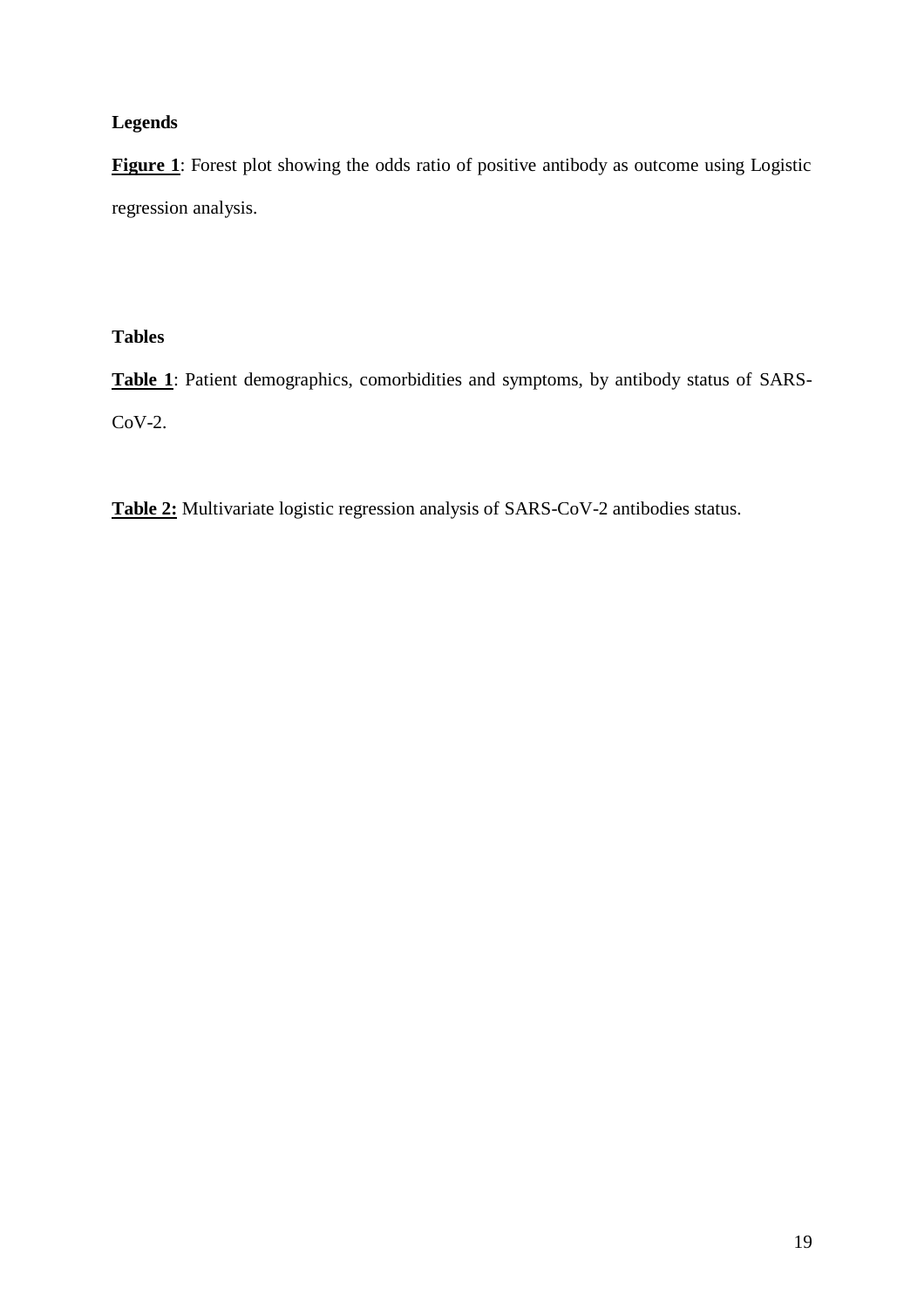| Characteristic                  | All sample   | <b>Positive antibody</b> | <b>Negative antibody</b> | P-value |
|---------------------------------|--------------|--------------------------|--------------------------|---------|
|                                 | $(n=3119)$   | $(n=613)$                | $(n=2506)$               |         |
| Age, years $n$ $(\%)$           |              |                          |                          |         |
| $\leq$ =30                      | 669 (21.4%)  | 155 (25.3%)              | 514 (20.5%)              |         |
| $31 - 40$                       | 671 (21.5%)  | 122 (19.9%)              | 549 (21.9%)              |         |
| $41 - 50$                       | 812 (26.0%)  | 183 (29.9%)              | 629 (25.1%)              |         |
| 51-60                           | 702 (22.5%)  | 118 (19.2%)              | 584 (23.3%)              |         |
| $61>=$                          | 265 (8.5%)   | 35 (5.7%)                | 230 (9.2%)               | < 0.001 |
| Sex:                            |              |                          |                          |         |
| Male, $n$ $(\%)$                | 775 (24.8%)  | 178 (29.0%)              | 597 (23.8%)              |         |
| Female, $n$ $(\%)$              | 2344 (75.2%) | 435 (71.0%)              | 1909 (76.2%)             | 0.009   |
| Ethnicity $(*n=2953):$          |              |                          |                          |         |
| White, $n$ $(\%)$               | 1804 (61.1%) | 225 (39.1%)              | 1579 (66.4%)             |         |
| Non-white, n (%)                | 1149 (38.9%) | 350 (60.9%)              | 799 (33.6%)              | < 0.001 |
| Symptoms $(*\nnap{$*$}n=2790):$ |              |                          |                          |         |
| No, $n$ $(\%)$                  | 1740 (62.4%) | 151 (26.4%)              | 1589 (71.7%)             |         |
| Yes, $n$ $(\%)$                 | 1050 (37.6%) | 422 (73.6%)              | 628 (28.3%)              | < 0.001 |
| <b>Symptoms:</b>                |              |                          |                          |         |
| Fever, $n$ $(\%)$               | 154 (4.9%)   | 98 (16.0%)               | 56 (2.2%)                | < 0.001 |
| Cough, $n$ $(\%)$               | 154 (4.9%)   | 84 (13.7%)               | 70 (2.8%)                | < 0.001 |
| Shortness breath, n (%)         | 47 (1.5%)    | 27 (4.4%)                | $20(0.8\%)$              | < 0.001 |
| Loss smell/taste, $n$ (%)       | 62 $(2.0\%)$ | 54 (8.8%)                | $8(0.3\%)$               | < 0.001 |
| Headache, $n$ $(\%)$            | 92 (2.9%)    | 47 (7.7%)                | 45 (1.8%)                | < 0.001 |
| Fatigue, n (%)                  | 95 (3.0%)    | 58 (9.5%)                | 37(1.5%)                 | < 0.001 |
| Sore throat, n (%)              | 73 (2.3%)    | $31(5.1\%)$              | 42 (1.7%)                | < 0.001 |
| Myalgia, n (%)                  | 104 (3.3%)   | 68 (11.1%)               | $36(1.4\%)$              | < 0.001 |
| Diarrhoea, n (%)                | $20(0.6\%)$  | $9(1.5\%)$               | $11(0.4\%)$              | 0.009   |
| Nausea/Vomiting, n (%)          | $19(0.6\%)$  | $14(2.3\%)$              | $5(0.2\%)$               | < 0.001 |
| Runny nose, $n$ $(\%)$          | $17(0.5\%)$  | $12(2.0\%)$              | $5(0.2\%)$               | < 0.001 |
| Dizziness/Vertigo, n (%)        | $5(0.2\%)$   | $2(0.3\%)$               | $3(0.1\%)$               | 0.26    |
| Back pain, n (%)                | $7(0.2\%)$   | $5(0.8\%)$               | $2(0.1\%)$               | 0.004   |
| Loss appetite, $n$ $(\%)$       | $10(0.3\%)$  | $10(1.6\%)$              | $\overline{0}$           |         |
| Chest pain/tightness, $n(\%)$   | $13(0.4\%)$  | $7(1.1\%)$               | $6(0.2\%)$               | 0.006   |
| <b>Staff Group:</b>             |              |                          |                          |         |
| Admin & Estates                 | 833 (26.7%)  | 128 (20.9%)              | 705 (28.1%)              |         |
| <b>Clinical Support</b>         | 615 (19.7%)  | 135 (22.0%)              | 480 (19.2%)              |         |
| Medical                         | 459 (14.7%)  | 90 (14.7%)               | 369 (14.7%)              |         |
| Nursing & Midwifery             | 951 (30.5%)  | 226 (36.9%)              | 725 (28.9%)              |         |
| Other Clinical Registered       | 261 (8.4%)   | 34 (5.5%)                | 227 (9.1%)               | < 0.001 |

**Table 1**: Patient demographics, comorbidities and symptoms, by antibody status of SARS- $\overline{Cov-2}$ .

\* Available data for analysis (166 missing values, 5% for ethnicity, 329 missing values, 11% for symptoms); n, sample size.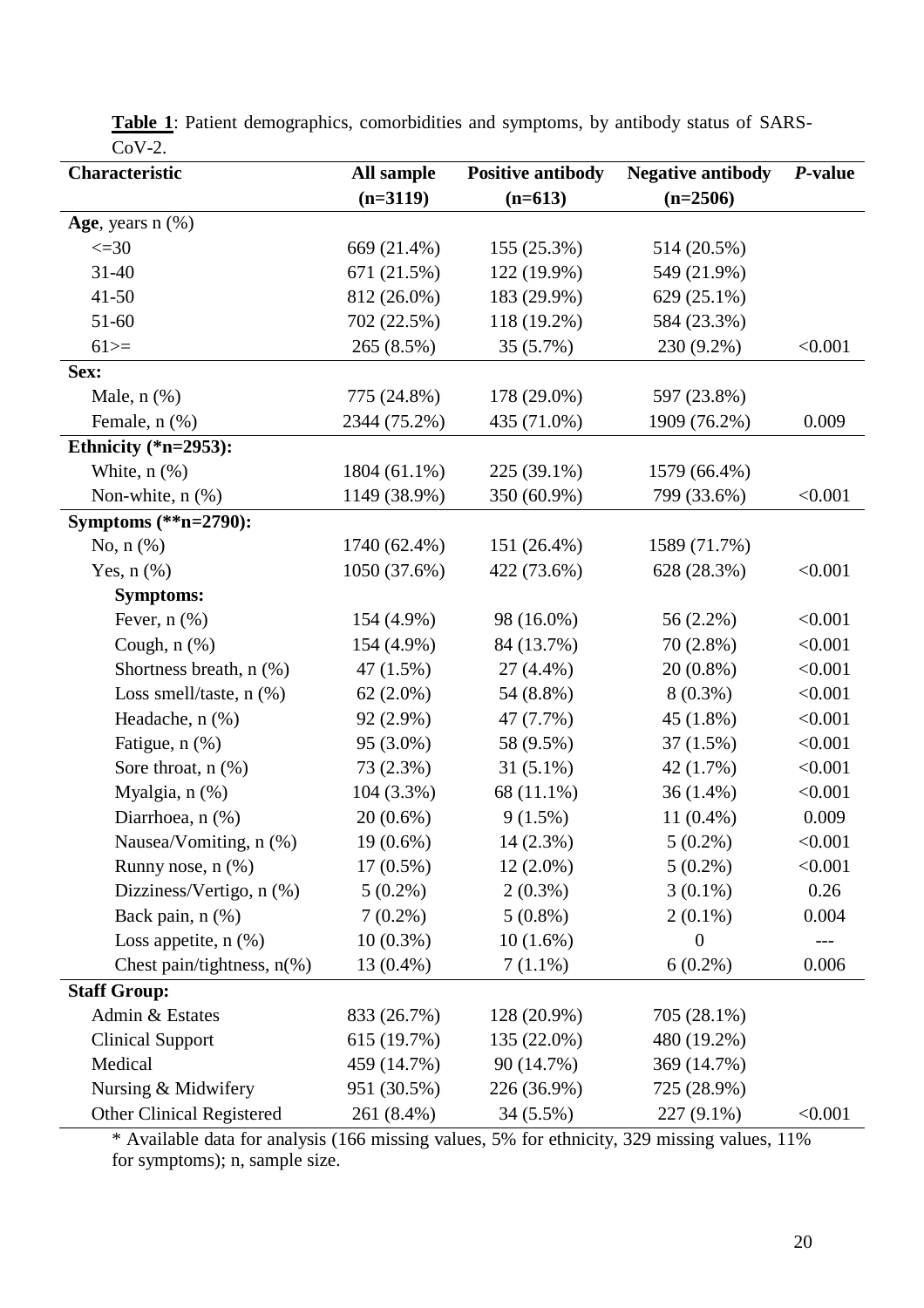| <b>Predictor</b>          | Model 1                   | <b>Model 2</b>              | Model 3                       |
|---------------------------|---------------------------|-----------------------------|-------------------------------|
|                           |                           |                             |                               |
|                           | OR (95%CI) P-value        | OR (95%CI) P-value          | OR $(95\%CI)$ <i>P</i> -value |
| Ethnicity (Not white)     | $3.07(2.55-3.71)$ < 0.001 | $3.12$ (2.53-3.86) < 0.001  | $3.01$ (2.42-3.76) < 0.001    |
| Symptoms (Yes)            |                           | $7.10(5.72 - 8.87) < 0.001$ | $7.19(5.77-9.00) < 0.001$     |
| Sex (Male)                |                           |                             | 1.33 (1.02-1.72) 0.032        |
| Staff group:              |                           |                             |                               |
| Admin & Estates           |                           |                             | Reference group               |
| <b>Clinical Support</b>   |                           |                             | $1.09(0.79-1.50)0.61$         |
| Medical                   |                           |                             | $0.73(0.51-1.06)0.10$         |
| Nursing & Midwifery       |                           |                             | $1.11(0.83-1.50)0.47$         |
| Other Clinical Registered |                           |                             | $0.75(0.47-1.19)0.24$         |
| <b>AIC</b>                | 2774.1                    | 2196.3                      | 2196.6                        |
| Sensitivity / Specificity | 0.61 / 0.66               | 0.73 / 0.72                 | 0.73 / 0.72                   |
| <b>AUC (95%CI)</b>        | $0.64(0.61-0.66)$         | $0.78(0.76-0.80)$           | $0.79(0.77-0.81)$             |

### **Table 2:** Multivariate logistic regression analysis of SARS-CoV-2 antibodies status.

\*Abbreviations: OR, odds ratio; CI, confidence interval 95%, AIC, Akaike information criterion; AUC, area under the curve. Age was excluded by all 3 models.